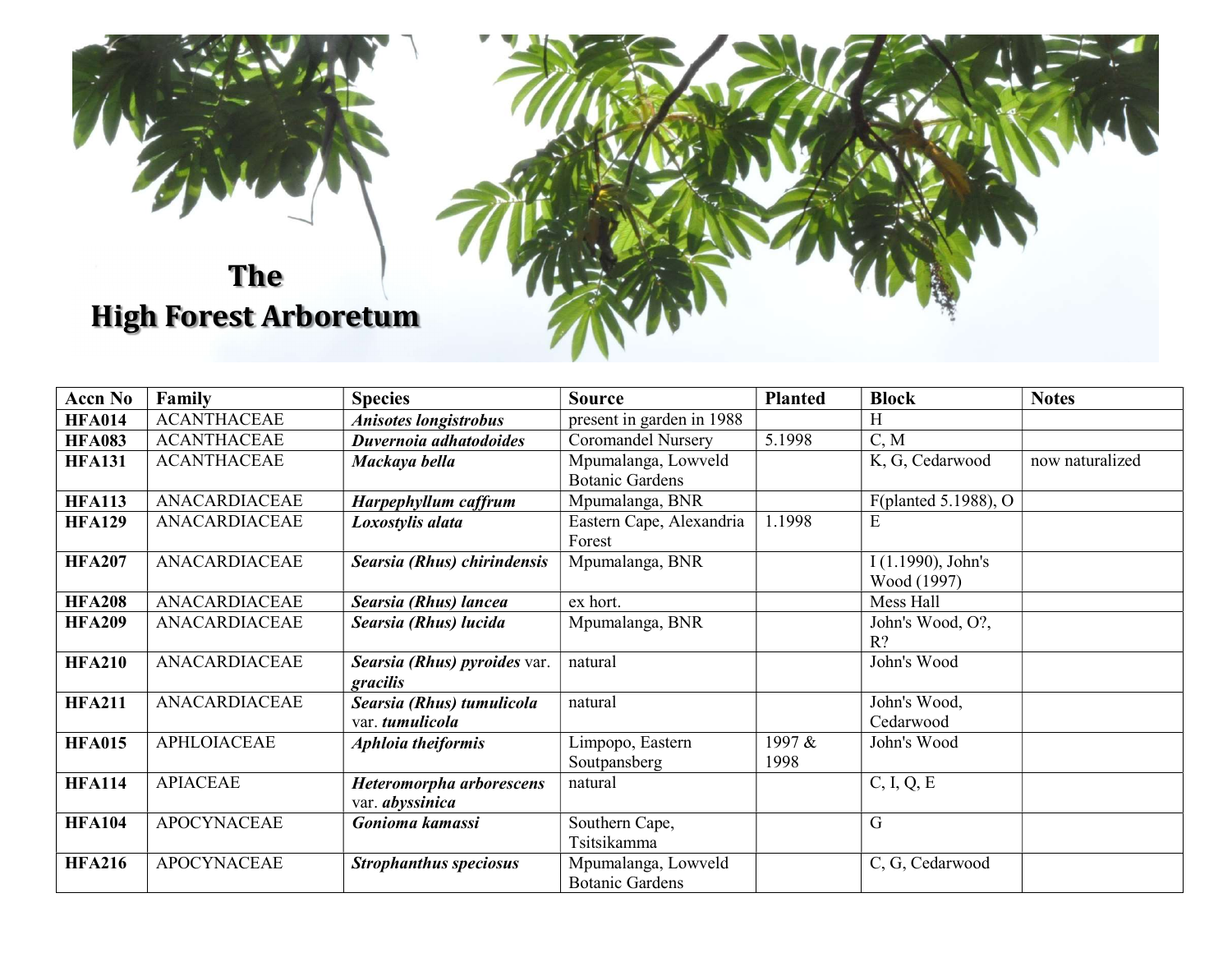| <b>HFA119</b> | <b>AQUIFOLIACEAE</b> | <b>Ilex mitis var. mitis</b>                 | natural                                       |         | E, John's Wood             |                                     |
|---------------|----------------------|----------------------------------------------|-----------------------------------------------|---------|----------------------------|-------------------------------------|
| <b>HFA120</b> | <b>AQUIFOLIACEAE</b> | <b>Ilex mitis var. mitis</b>                 | Mpumalanga, Lowveld<br><b>Botanic Gardens</b> | 9.1998  | $\mathcal{C}$              |                                     |
| <b>HFA071</b> | <b>ARALIACEAE</b>    | Cussonia paniculata subsp.<br><i>sinuata</i> | Mpumalanga, Lydenburg                         |         | N                          |                                     |
| <b>HFA072</b> | <b>ARALIACEAE</b>    | Cussonia spicata                             | natural                                       |         | F, O, J, I,<br>Cedarwood   |                                     |
| <b>HFA180</b> | <b>ARALIACEAE</b>    | Polyscias fulva (Kenya<br>form)              | Kenya Forest Dept.                            |         | E, John's Wood             |                                     |
| <b>HFA181</b> | <b>ARALIACEAE</b>    | Polyscias fulva (Vumba<br>form)              | Zimbabwe, Leopard Rock<br>Hotel, Vumba Mts    |         | D                          |                                     |
| <b>HFA204</b> | <b>ARALIACEAE</b>    | Schefflera umbellifera                       | <b>Coromandel Nursery</b>                     | 4.1998  | $\mathbf C$                | black frost caused<br>low branching |
| <b>HFA212</b> | <b>ARALIACEAE</b>    | Seemannaralia gerrardii                      | Mpumalanga, Pilgrim's<br>Rest                 | 1996    | $\mathbf{A}$               |                                     |
| <b>HFA011</b> | <b>ASPHODELACEAE</b> | Aloe arborescens                             | natural                                       |         | everywhere                 |                                     |
| <b>HFA012</b> | <b>ASPHODELACEAE</b> | <b>Aloidendron barberae</b>                  | donated by Attie                              | c. 2000 | Cedarwood                  |                                     |
| <b>HFA020</b> | <b>ASTERACEAE</b>    | <b>Brachylaena discolor</b>                  |                                               |         | Aloe Cottage               |                                     |
| <b>HFA021</b> | <b>ASTERACEAE</b>    | <b>Brachylaena transvaalensis</b>            | Mpumalanga, BNR                               |         | E, O, A                    |                                     |
| <b>HFA092</b> | <b>ASTERACEAE</b>    | Euryops pectinatus subsp.<br>pectinatus      | ex hort.                                      |         |                            |                                     |
| <b>HFA093</b> | <b>ASTERACEAE</b>    | Euryops pectinatus subsp.<br>pectinatus      | ex hort.                                      |         | N                          |                                     |
| <b>HFA222</b> | <b>ASTERACEAE</b>    | Tarchonanthus sp.                            | Mpumalanga, Barberton                         |         | $\overline{O}$             |                                     |
| <b>HFA017</b> | <b>BERBERIDACEAE</b> | <b>Berberis</b> holstii                      | Kenya, Mt Kenya                               | 1994    | QL, Q                      |                                     |
| <b>HFA178</b> | <b>BIGNONIACEAE</b>  | Podranea brycei                              | ex hort.?, at High Forest<br>garden in 1988   |         | weedy in garden            |                                     |
| <b>HFA223</b> | <b>BIGNONIACEAE</b>  | Tecomaria capensis                           | ex hort, South Africa                         |         | John's Wood, O             |                                     |
| <b>HFA224</b> | <b>BIGNONIACEAE</b>  | Tecomaria capensis                           | Zambia                                        |         | Cedarwood                  |                                     |
| <b>HFA225</b> | <b>BIGNONIACEAE</b>  | Tecomaria nyassae                            | Malawi, Mt Mulanje ex<br>NR Crouch            |         | H, P                       |                                     |
| <b>HFA023</b> | <b>BUDDLEJACEAE</b>  | <b>Buddleja</b> auriculata                   | natural                                       |         | John's Wood,<br>Campsite   |                                     |
| <b>HFA024</b> | <b>BUDDLEJACEAE</b>  | <b>Buddleja</b> cf. salviifolia              | Malawi, Mt Mulanje ex<br>NR Crouch            | 1998    | steps down to<br>Laundry   |                                     |
| <b>HFA025</b> | <b>BUDDLEJACEAE</b>  | Buddleja dysophylla                          | Eastern Cape, Bathurst                        |         | Q, O                       |                                     |
| <b>HFA026</b> | <b>BUDDLEJACEAE</b>  | <b>Buddleja glomerata</b>                    | ex hort., Graham Moffett                      |         | Campsite                   |                                     |
| <b>HFA027</b> | <b>BUDDLEJACEAE</b>  | <b>Buddleja loricata</b>                     | $\overline{\mathcal{L}}$                      |         |                            |                                     |
| <b>HFA028</b> | <b>BUDDLEJACEAE</b>  | <b>Buddleja saligna</b>                      | Mpumalanga, BNR                               |         | A, L, Q                    |                                     |
| <b>HFA029</b> | <b>BUDDLEJACEAE</b>  | <b>Buddleja salviifolia</b>                  | natural                                       |         | everywhere, John's<br>Wood |                                     |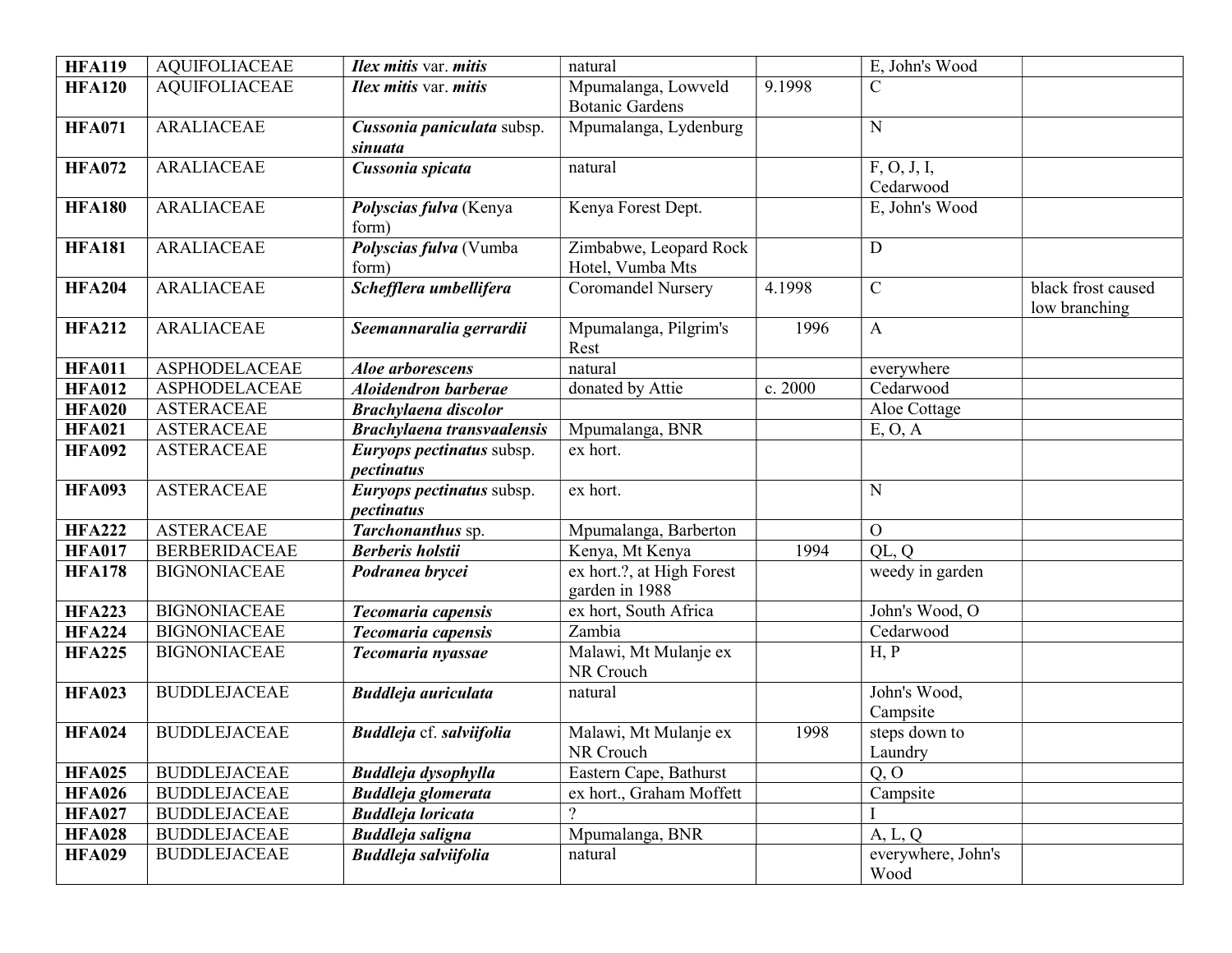| <b>HFA146</b>                  | <b>BUDDLEJACEAE</b>                     | Nuxia congesta                           | natural                                        |        | I, Cedarwood       |                                 |
|--------------------------------|-----------------------------------------|------------------------------------------|------------------------------------------------|--------|--------------------|---------------------------------|
| <b>HFA147</b>                  | <b>BUDDLEJACEAE</b>                     | Nuxia floribunda                         | Mpumalanga, BNR                                |        | A, O, John's Wood  |                                 |
| <b>HFA031</b>                  | <b>BUXACEAE</b>                         | <b>Buxus macowanii</b>                   | Limpopo, Penge                                 |        | K, R, Clivia Patio |                                 |
| <b>HFA237</b>                  | CANELLACEAE                             | Warburgia salutaris                      | KwaZulu-Natal                                  |        | E                  |                                 |
|                                |                                         |                                          | (Silverglen Nursery)                           |        |                    |                                 |
| <b>HFA038</b>                  | <b>CELASTRACEAE</b>                     | Cassine peragua                          | Mpumalanga, Uitsoek                            |        | M, John's Wood     |                                 |
|                                |                                         |                                          | Plantations                                    |        |                    |                                 |
| <b>HFA041</b>                  | <b>CELASTRACEAE</b>                     | Catha edulis                             | Limpopo, Soutpansberg                          |        |                    |                                 |
| <b>HFA084</b>                  | <b>CELASTRACEAE</b>                     | <b>Elaeodendron</b> croceum              | Southern Cape                                  |        | A, C, E            |                                 |
| <b>HFA085</b>                  | <b>CELASTRACEAE</b>                     | Elaeodendron sp.                         |                                                |        |                    | see Cassine                     |
| <b>HFA086</b>                  | CELASTRACEAE                            | Elaeodendron sp. 1                       |                                                |        |                    | see Cassine                     |
| <b>HFA109</b>                  | CELASTRACEAE                            | Gymnosporia grandifolia                  | Mpumalanga, BNR                                |        | $\mathbf{O}$       |                                 |
| <b>HFA133</b>                  | CELASTRACEAE                            | Maytenus acuminata var.                  | Mpumalanga, Long Tom                           | 4.1988 | $\mathbf D$        |                                 |
|                                |                                         | acuminata                                | Pass                                           |        |                    |                                 |
| <b>HFA134</b>                  | CELASTRACEAE                            | Maytenus peduncularis                    | Mpumalanga, BNR                                |        | E, O               |                                 |
| <b>HFA135</b>                  | <b>CELASTRACEAE</b>                     | Maytenus undata                          |                                                |        |                    |                                 |
| <b>HFA144</b>                  | CELASTRACEAE                            | Mystroxylon aethiopicum                  | Mpumalanga, BNR?                               |        | John's Wood, O?    |                                 |
| <b>HFA190</b>                  | CELASTRACEAE                            | Pterocelastrus tricuspidatus             | Western Cape,                                  | 1998   | John's Wood        |                                 |
|                                |                                         |                                          | Tsitsikamma                                    |        |                    |                                 |
| <b>HFA197</b>                  | <b>CELASTRACEAE</b>                     | Robsonodendron                           | Mpumalanga, BNR                                |        | E, H               |                                 |
|                                |                                         | eucleiforme                              |                                                |        |                    |                                 |
| <b>HFA042</b>                  | <b>CELTIDACEAE</b>                      | Celtis africana                          | Mpumalanga,                                    | 9.1989 | E                  | transplanted at $2.5 \text{ m}$ |
|                                |                                         |                                          | Kalmoesfontein                                 |        |                    | tall                            |
| <b>HFA043</b>                  | <b>CELTIDACEAE</b>                      | Celtis africana                          | <b>Coromandel Nursery</b>                      | 4.1988 | HL                 | young plant also in             |
|                                |                                         |                                          | ex hort.                                       |        | John's Wood        | D                               |
| <b>HFA044</b>                  | <b>CELTIDACEAE</b><br><b>CLUSIACEAE</b> | <b>Celtis sinensis</b>                   | KwaZulu-Natal                                  |        |                    |                                 |
| <b>HFA102</b><br><b>HFA057</b> | COMBRETACEAE                            | Garcinia buchananii                      |                                                | 1997   | John's Wood        | 2 plants                        |
| <b>HFA058</b>                  | <b>COMBRETACEAE</b>                     | Combretum caffrum<br>Combretum edwardsii | Eastern Cape, Bathurst<br>Mpumalanga, Long Tom | 5.1998 | $\mathbf{F}$       |                                 |
|                                |                                         |                                          | Pass                                           |        |                    |                                 |
| <b>HFA059</b>                  | COMBRETACEAE                            | Combretum erythrophyllum                 | Mpumalanga, Lydenburg,                         |        | PL                 | another in Res.                 |
|                                |                                         |                                          | Dorps River                                    |        |                    | Cottage lawn                    |
| <b>HFA060</b>                  | COMBRETACEAE                            | Combretum kraussii                       | Mpumalanga, BNR                                |        | I, D, O, John's    |                                 |
|                                |                                         |                                          |                                                |        | Wood               |                                 |
| <b>HFA123</b>                  | <b>CUPRESSACEAE</b>                     | Juniperus procera                        | Kenya, Mt Kenya                                | 1995   | John's Wood,       |                                 |
|                                |                                         |                                          |                                                |        | Cedarwood, QL      |                                 |
| <b>HFA238</b>                  | CUPRESSACEAE                            | Widdringtonia nodiflora                  | Zimbabwe, Mt Inyangani                         |        | Cedarwood          |                                 |
| <b>HFA239</b>                  | CUPRESSACEAE                            | Widdringtonia whytei                     | Malawi, Mt Mulanje                             |        | John's Wood, A?    |                                 |
| <b>HFA069</b>                  | <b>CURTISIACEAE</b>                     | Curtisia dentata                         | Mpumalanga, BNR                                |        | $\mathcal{O}$      |                                 |
| <b>HFA070</b>                  | <b>CURTISIACEAE</b>                     | Curtisia dentata                         | Municipal Nursery,                             | 5.1998 | $\, {\rm H}$       |                                 |
|                                |                                         |                                          | Lydenburg                                      |        |                    |                                 |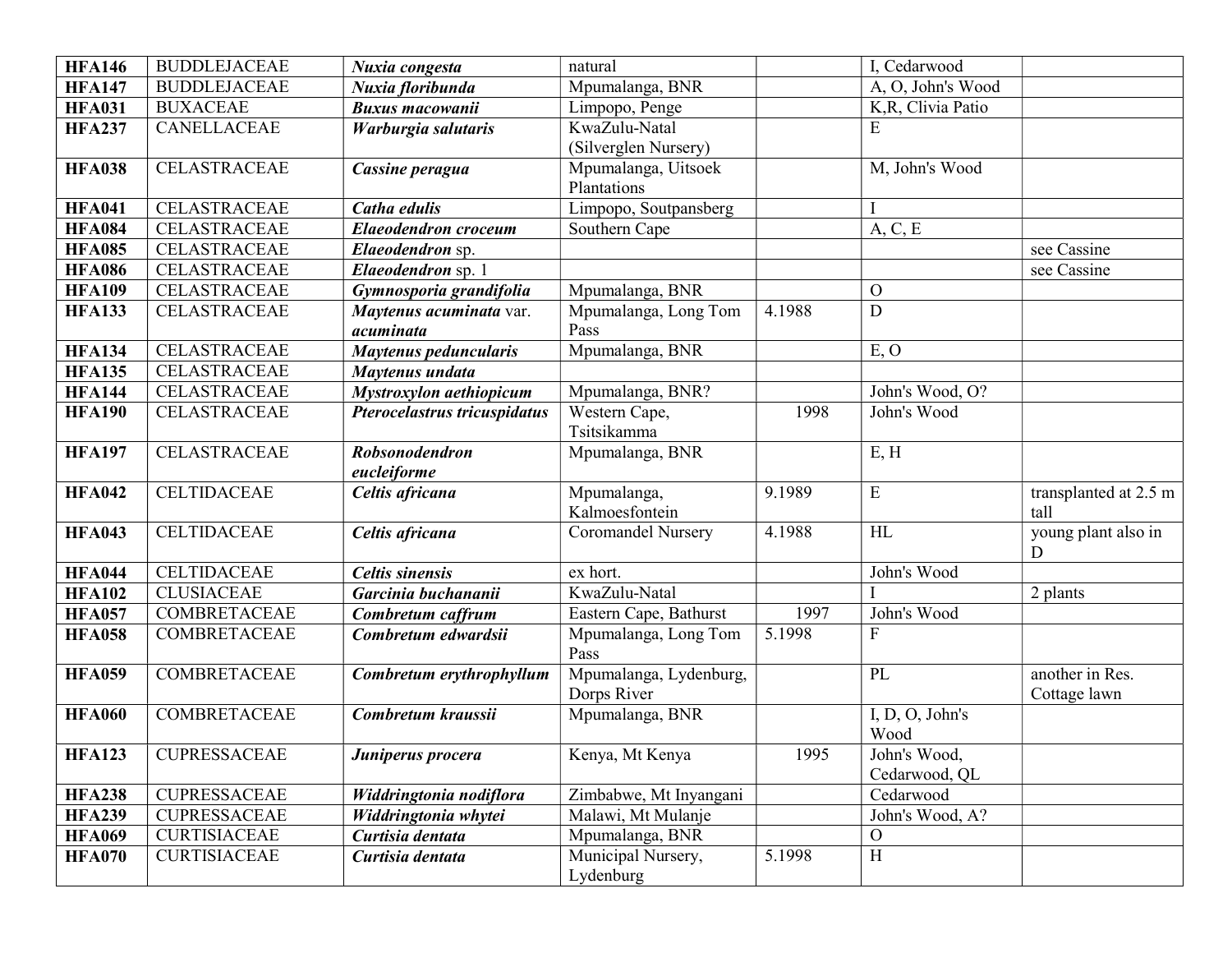| <b>HFA073</b> | <b>CYATHEACEAE</b>    | Cyathea dregei                          | $\overline{?}$                                                           |            | K, Cedarwood                     | one in K planted by<br><b>Bill Fraser</b> |
|---------------|-----------------------|-----------------------------------------|--------------------------------------------------------------------------|------------|----------------------------------|-------------------------------------------|
| <b>HFA081</b> | <b>DRACAENACEAE</b>   | Dracaena steudneri                      | Zimbabwe, Harare<br><b>Botanic Garden</b>                                |            | D                                |                                           |
| <b>HFA075</b> | <b>EBENACEAE</b>      | Diospyros lycioides subsp.<br>guerkei   | Mpumalanga, Lowveld<br><b>Botanic Gardens</b>                            |            | P, Cedarwood                     |                                           |
| <b>HFA076</b> | <b>EBENACEAE</b>      | Diospyros whyteana                      | Mpumalanga, BNR                                                          |            | G,H,P, John's Wood,<br>Cedarwood | now natural                               |
| <b>HFA089</b> | <b>EBENACEAE</b>      | Euclea crispa subsp. crispa             | natural                                                                  |            | Cedarwood                        |                                           |
| <b>HFA090</b> | <b>EBENACEAE</b>      | Euclea natalensis                       | Mpumalanga, BNR                                                          |            | D, H                             |                                           |
| <b>HFA234</b> | <b>ERICACEAE</b>      | Vaccinium exul                          | natural                                                                  |            | Cedarwood                        |                                           |
| <b>HFA121</b> | <b>ESCALLONIACEAE</b> | <b>Itea</b> (Choristylis)<br>rhamnoides | natural                                                                  |            | J, M                             |                                           |
| <b>HFA063</b> | <b>EUPHORBIACEAE</b>  | <b>Croton sylvaticus</b>                | Mpumalanga, Lowveld<br><b>Botanic Gardens</b>                            |            | D                                | killed back by frost<br>in 1994           |
| <b>HFA130</b> | <b>EUPHORBIACEAE</b>  | Macaranga mellifera                     | Zimbabwe, Vumba Mts                                                      | 1994       | $\mathbf{F}$                     |                                           |
| <b>HFA138</b> | <b>EUPHORBIACEAE</b>  | Micrococca capensis                     | Mpumalanga, Barberton<br>Mts, Pedlar's Bush                              |            | O, D                             |                                           |
| <b>HFA001</b> | <b>FABACEAE</b>       | Acacia abyssinica                       | Zimbabwe, Nyanga,<br><b>Punch Rock Chalets</b>                           | c. 1993    | Cedarwood, M, B                  | seedling planted in<br>Campsite           |
| <b>HFA002</b> | <b>FABACEAE</b>       | Acacia karroo                           | Mpumalanga, Barberton                                                    |            | $\overline{Q}$                   |                                           |
| <b>HFA007</b> | <b>FABACEAE</b>       | Albizia adianthifolia                   | $\gamma$                                                                 |            | A, John's Wood                   |                                           |
| <b>HFA008</b> | <b>FABACEAE</b>       | Albizia gummifera                       | Malawi, Mt Mulanje, Ruo<br>Gorge                                         |            | H, Z                             |                                           |
| <b>HFA009</b> | <b>FABACEAE</b>       | Albizia schimperiana                    | Zimbabwe, Vumba Mts                                                      | 1993       | $\mathbf C$                      |                                           |
| <b>HFA010</b> | <b>FABACEAE</b>       | Albizia suluensis                       | KwaZulu-Natal,<br><b>UKZN PMB Botanic</b><br>Gardens (Trevor<br>Edwards) | 19.10.1998 | $\mathbf{A}$                     |                                           |
| <b>HFA034</b> | <b>FABACEAE</b>       | Calpurnea aurea subsp.<br>aurea         | Mpumalanga, Barberton<br>Mts, Pedlar's Bush                              |            | I, M                             |                                           |
| <b>HFA035</b> | <b>FABACEAE</b>       | Calpurnea aurea subsp.<br>aurea         | Kenya, Naivasha (Joy<br>Adamson's garden)                                | 1994       | John's Wood                      |                                           |
| <b>HFA036</b> | <b>FABACEAE</b>       | Calpurnea aurea subsp.<br>sylvatica     | Eastern Cape, Alexandria<br>Forest                                       |            | M                                |                                           |
| <b>HFA061</b> | <b>FABACEAE</b>       | Craibia possibly C. brownii             | $\gamma$                                                                 |            |                                  |                                           |
| <b>HFA062</b> | <b>FABACEAE</b>       | Crotalaria capensis                     | KwaZulu-Natal                                                            |            | P, O                             |                                           |
| <b>HFA088</b> | <b>FABACEAE</b>       | Erythrina caffra                        | Eastern Cape, Alexandria<br>Forest                                       | 9.1989     |                                  |                                           |
| <b>HFA139</b> | <b>FABACEAE</b>       | Millettia grandis                       | ex Walter Barker (Tree<br>Society)                                       |            |                                  |                                           |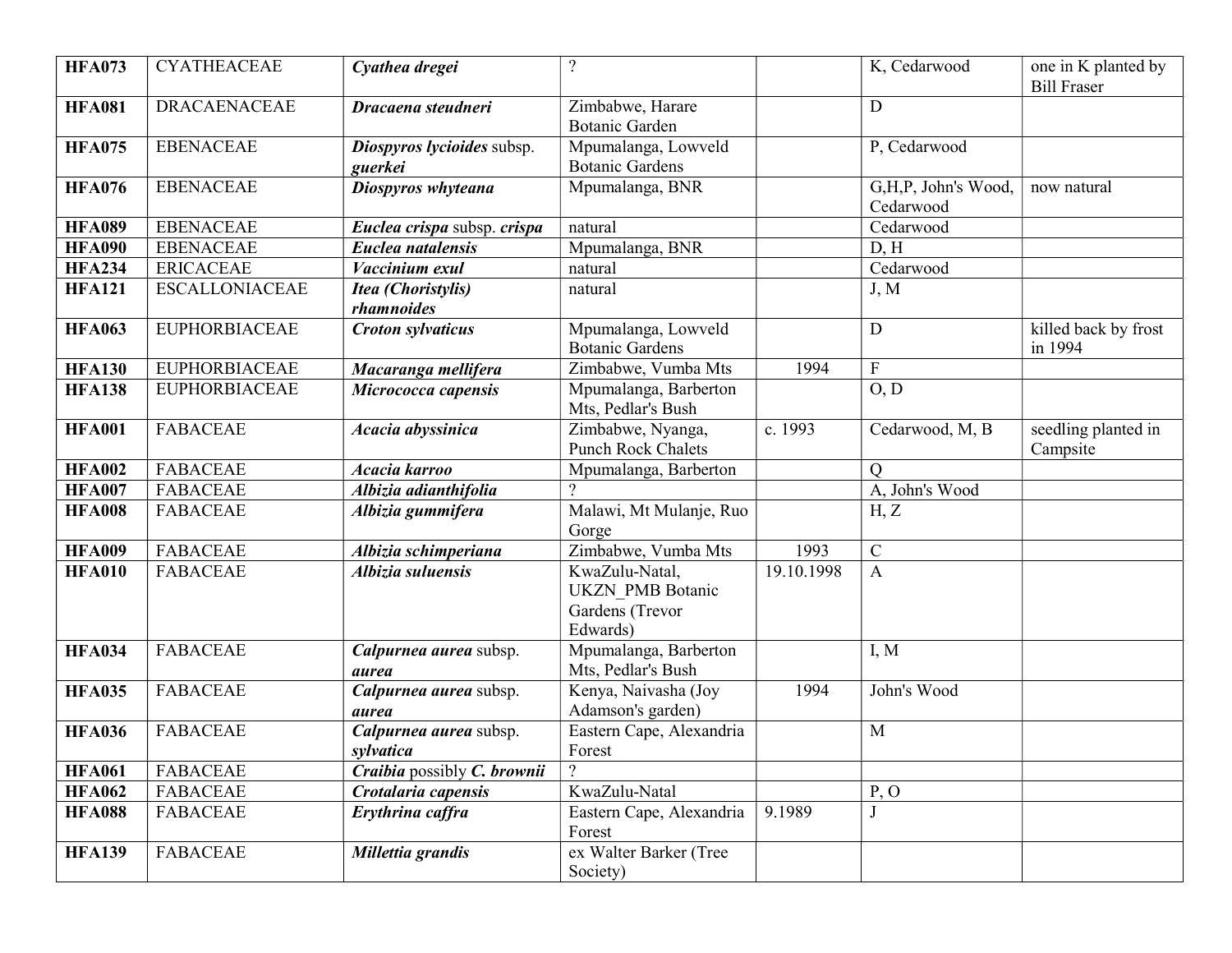| <b>HFA184</b> | <b>FABACEAE</b>         | Psoralea latifolia               | Mpumalanga, BNR          |        | N                         |                                 |
|---------------|-------------------------|----------------------------------|--------------------------|--------|---------------------------|---------------------------------|
| <b>HFA226</b> | <b>FABACEAE</b>         | Tephrosia pondoensis             | ex hort.                 |        | N, John's Wood            |                                 |
| <b>HFA236</b> | <b>FABACEAE</b>         | <b>Virgilia</b>                  | <b>Western Cape</b>      |        | E, John's Wood,           |                                 |
|               |                         | divaricata/oroboides             |                          |        | Campsite                  |                                 |
| <b>HFA106</b> | <b>GREYIACEAE</b>       | Greyia cf. flanaganii            | ex Dr Tony Jones         |        | Aloe Cottage              |                                 |
| <b>HFA107</b> | <b>GREYIACEAE</b>       | Greyia radlkoferi                | Mpumalanga, BNR          | 1998   | Cedarwood                 |                                 |
| <b>HFA108</b> | <b>GREYIACEAE</b>       | Greyia sutherlandii              | KwaZulu-Natal, ex Hall's |        | M                         |                                 |
|               |                         |                                  | Nursery (Micky Burger)   |        |                           |                                 |
| <b>HFA230</b> | <b>HAMAMELIDACEAE</b>   | <b>Trichocladus crinitus</b>     | Western Cape,            |        | H, John's Wood            |                                 |
|               |                         |                                  | Tsitsikamma              |        |                           |                                 |
| <b>HFA231</b> | <b>HAMAMELIDACEAE</b>   | <b>Trichocladus ellipticus</b>   | KwaZulu-Natal, ex        |        | H, John's Wood            |                                 |
|               |                         |                                  | <b>Trevor Edwards</b>    |        |                           |                                 |
| <b>HFA232</b> | <b>HAMAMELIDACEAE</b>   | <b>Trichocladus grandiflorus</b> | Mpumalanga, Long Tom     | 5.1988 | F, Cedarwood              |                                 |
|               |                         |                                  | Pass                     |        |                           |                                 |
| <b>HFA115</b> | <b>HETEROPYXIDACEAE</b> | Heteropyxis canescens            | Mpumalanga, BNR          | 1996   | $\boldsymbol{\mathrm{F}}$ |                                 |
| <b>HFA116</b> | <b>HETEROPYXIDACEAE</b> | Heteropyxis natalensis           | Mpumalanga, Lowveld      |        |                           |                                 |
|               |                         |                                  | <b>Botanic Gardens</b>   |        |                           |                                 |
| <b>HFA039</b> | <b>ICACINACEAE</b>      | Cassinopsis ilicifolia           | Mpumalanga, BNR          |        | Cedarwood, O              |                                 |
| <b>HFA125</b> | KIGGELARIACEAE          | Kiggelaria africana              | natural                  |        | A, J, N, John's           |                                 |
|               |                         |                                  |                          |        | Wood, Cedarwood           |                                 |
| <b>HFA192</b> | <b>KIGGELARIACEAE</b>   | Rawsonia lucida                  | Mpumalanga, BNR          |        | D                         |                                 |
| <b>HFA054</b> | <b>LAMIACEAE</b>        | Clerodendrum johnstonii          | Kenya, Mt Kenya          |        | E, F, John's Wood         |                                 |
| <b>HFA217</b> | <b>LAMIACEAE</b>        | Syncolostemon                    | Limpopo, Soutpansberg,   |        | Herb., I, P               |                                 |
|               |                         | obermeyerae                      | Entabeni                 |        |                           |                                 |
| <b>HFA218</b> | <b>LAMIACEAE</b>        | Syncolostemon rugosifolius       | Limpopo, The Downs       |        | Herb., $I, Q, P$          |                                 |
| <b>HFA219</b> | <b>LAMIACEAE</b>        | Syncolostemon stalmansii         | Mpumalanga, Barberton    |        | Herb.                     |                                 |
|               |                         |                                  | Mts, Shiyalongobu Dam    |        |                           |                                 |
| <b>HFA227</b> | <b>LAMIACEAE</b>        | Tinnea barbata                   | Mpumalanga, Lowveld      |        | H                         |                                 |
|               |                         |                                  | <b>Botanical Gardens</b> |        |                           |                                 |
| <b>HFA064</b> | <b>LAURACEAE</b>        | Cryptocarya latifolia            | KwaZulu-Natal            |        | I                         | killed back by frost<br>in 1994 |
| <b>HFA065</b> | <b>LAURACEAE</b>        | Cryptocarya transvaalensis       | Mpumalanga, BNR          |        | G, I, C                   |                                 |
| <b>HFA066</b> | <b>LAURACEAE</b>        | Cryptocarya transvaalensis       | Mpumalanga, Uitsoek      |        | John's Wood               |                                 |
|               |                         |                                  | Plantations              |        |                           |                                 |
| <b>HFA067</b> | LAURACEAE               | Cryptocarya woodii (BNR)         | Mpumalanga, BNR          |        | C, I                      | I damaged by eland.             |
| <b>HFA068</b> | <b>LAURACEAE</b>        | Cryptocarya woodii (KZN)         | Val-Lea Vista Nursery,   | 6.1998 | H, I                      |                                 |
|               |                         |                                  | Pietermaritzburg         |        |                           |                                 |
| <b>HFA150</b> | <b>LAURACEAE</b>        | Ocotea bullata                   | Western Cape,            |        | $\mathbf G$               |                                 |
|               |                         |                                  | Tsitsikamma              |        |                           |                                 |
| <b>HFA151</b> | <b>LAURACEAE</b>        | Ocotea bullata                   | Mpumalanga, Graskop,     | 5.1988 | H, C                      |                                 |
|               |                         |                                  | Fairyland                |        |                           |                                 |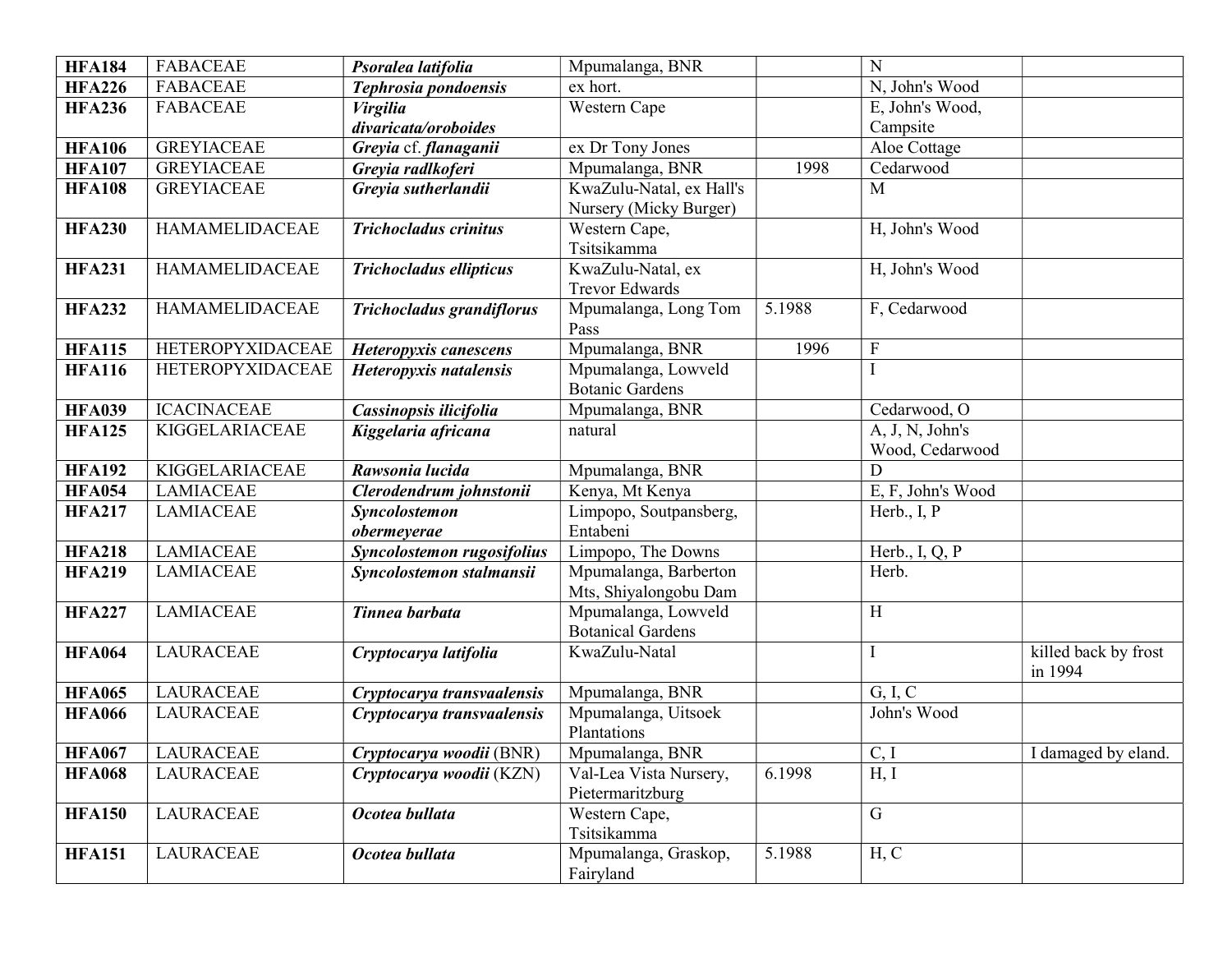| <b>HFA152</b> | <b>LAURACEAE</b>      | Ocotea kenyensis                                     | Limpopo, Soutpansberg                         |        | ${\bf D}$                    |                                             |
|---------------|-----------------------|------------------------------------------------------|-----------------------------------------------|--------|------------------------------|---------------------------------------------|
| <b>HFA153</b> | <b>LAURACEAE</b>      | Ocotea kenyensis                                     | Mpumalanga, Sabie,<br>Tweefontein             |        | E                            |                                             |
| <b>HFA128</b> | <b>LOBELIACEAE</b>    | Lobelia giberroa                                     | Kenya, Taita Hills                            |        | Cedarwood, F, N              | all comes via<br>Pretoria Botanic<br>Garden |
| <b>HFA101</b> | <b>LYTHRACEAE</b>     | Galpinia transvaalica                                | Mpumalanga, Lowveld<br><b>Botanic Gardens</b> |        | $\mathbf{M}$                 |                                             |
| <b>HFA132</b> | <b>MAESACEAE</b>      | Maesa rufescens                                      | natural                                       |        | J, John's Wood,<br>Campsite  |                                             |
| <b>HFA003</b> | MALPIGHIACEAE         | <b>Acridocarpus natalitius</b><br>subsp. natalitius  | ex hort.                                      |        | G                            |                                             |
| <b>HFA136</b> | MELIANTHACEAE         | <b>Melianthus comosus</b>                            | ex hort.                                      |        | Cedarwood                    |                                             |
| <b>HFA137</b> | MELIANTHACEAE         | <b>Melianthus major</b>                              | ex hort.                                      |        | P                            |                                             |
| <b>HFA016</b> | <b>METTENIUSACEAE</b> | Apodytes dimidiata subsp.<br>dimidiata               | Mpumalanga, BNR                               |        | John's Wood                  |                                             |
| <b>HFA240</b> | MONIMIACEAE           | Xymalos monospora                                    | natural                                       |        | D, I, John's Wood            |                                             |
| <b>HFA095</b> | <b>MORACEAE</b>       | <b>Ficus craterostoma</b>                            | Limpopo, The Downs                            |        | Cedarwood                    |                                             |
| <b>HFA096</b> | <b>MORACEAE</b>       | <b>Ficus ingens</b>                                  | ?natural                                      |        | Cedarwood                    |                                             |
| <b>HFA097</b> | <b>MORACEAE</b>       | <b>Ficus sur</b>                                     | Mpumalanga, BNR                               |        | B, Village                   |                                             |
| <b>HFA087</b> | <b>MUSACEAE</b>       | <b>Ensete ventricosum</b>                            | $\gamma$                                      |        | Laundry                      |                                             |
| <b>HFA142</b> | <b>MYRICACEAE</b>     | Morella pilulifera                                   | natural                                       |        | Cedarwood                    |                                             |
| <b>HFA143</b> | <b>MYRSINACEAE</b>    | Myrsine africana                                     | Mpumalanga, BNR                               |        | Cedarwood, K?                |                                             |
| <b>HFA191</b> | <b>MYRSINACEAE</b>    | Rapanea melanophioeos                                | natural                                       |        | I, John's Wood               |                                             |
| <b>HFA091</b> | <b>MYRTACEAE</b>      | Eugenia natalitia                                    | Mpumalanga, BNR                               |        | O, C                         |                                             |
| <b>HFA220</b> | <b>MYRTACEAE</b>      | Syzygium afromontanum                                | Zimbabwe, Vumba Mts,<br>Globe Rock            |        | $\mathbf D$                  |                                             |
| <b>HFA221</b> | <b>MYRTACEAE</b>      | Syzygium sp. A of Schmidt<br>et al. 2002             | Limpopo, Welgevonden                          |        | $\mathbf G$                  |                                             |
| <b>HFA148</b> | <b>OCHNACEAE</b>      | Ochna arborea var.<br>oconnorii                      | Mpumalanga, Graskop                           | 1991   | ${\bf E}$                    |                                             |
| <b>HFA149</b> | <b>OCHNACEAE</b>      | Ochna holstii                                        | Mpumalanga, BNR                               |        | D, E, I, John's Wood         |                                             |
| <b>HFA046</b> | <b>OLEACEAE</b>       | Chionanthus battiscombei                             | Limpoopo, Soutpansberg,<br>Lesheba            | 1.1998 | John's Wood                  |                                             |
| <b>HFA047</b> | <b>OLEACEAE</b>       | <b>Chionanthus foveolatus</b><br>subsp. foveolatus   | Mpumalanga, BNR                               |        | John's Wood, O,<br>Cedarwood |                                             |
| <b>HFA048</b> | <b>OLEACEAE</b>       | <b>Chionanthus foveolatus</b><br>subsp. <i>major</i> | Mpumalanga, Long Tom<br>Pass                  | 4.1988 | $\mathbf F$                  |                                             |
| <b>HFA049</b> | <b>OLEACEAE</b>       | Chionanthus peglerae                                 | Val Law's Nursery,<br>Pietermaritzburg        | 6.1988 | $\overline{H}$               |                                             |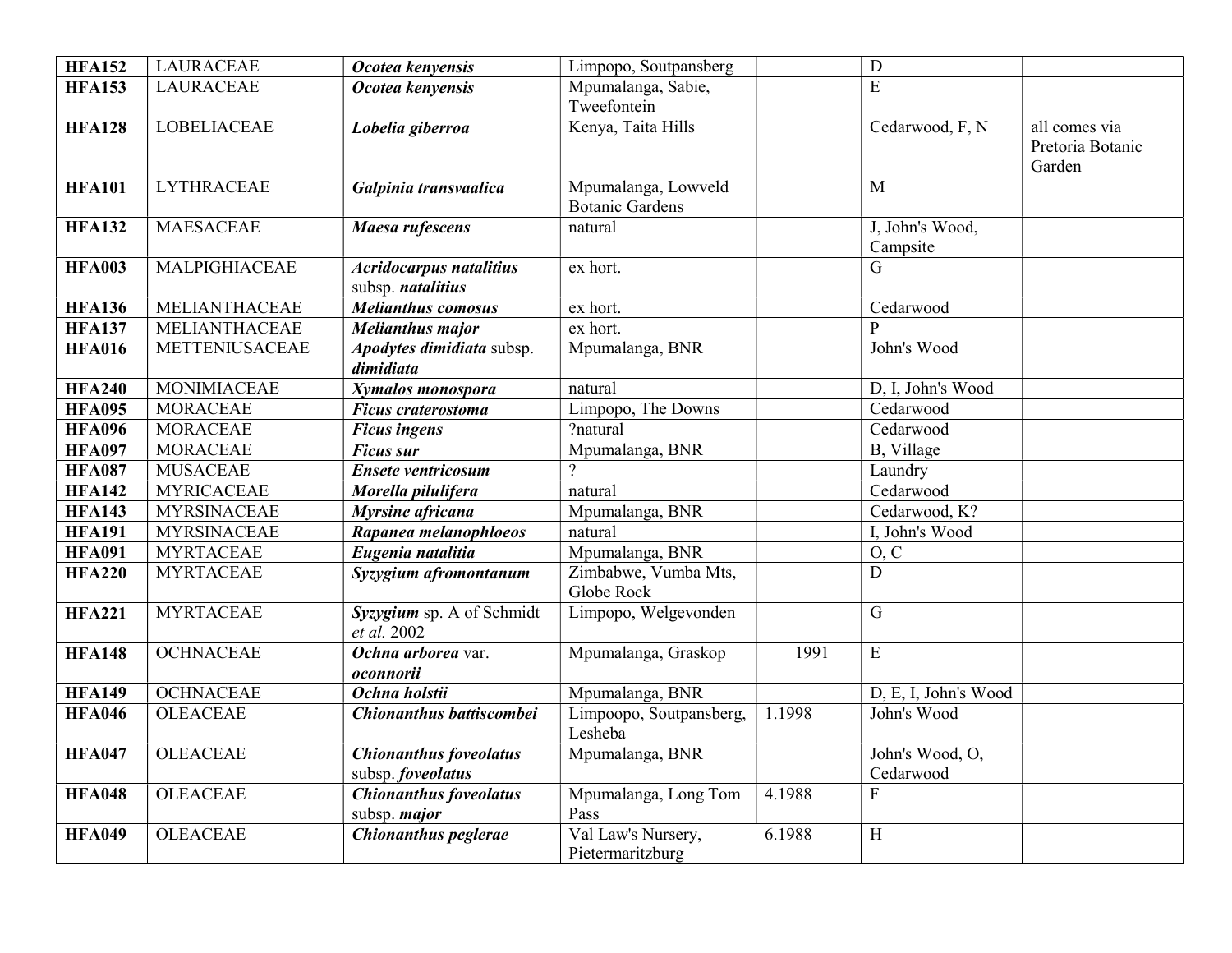| <b>HFA050</b> | <b>OLEACEAE</b>      | Chionanthus peglerae                    | Mpumalanga, Barberton<br>Mts, Pedlar's Bush                  | 1995   | T, F, John's Wood       |                             |
|---------------|----------------------|-----------------------------------------|--------------------------------------------------------------|--------|-------------------------|-----------------------------|
| <b>HFA122</b> | <b>OLEACEAE</b>      | Jasminum abyssinicum                    | Mpumalanga, Pilgrim's<br>Rest, Mt Sheba                      |        | F, Office               |                             |
| <b>HFA154</b> | <b>OLEACEAE</b>      | Olea capensis subsp.<br>macrocarpa      | Western Cape, George                                         |        | D, A                    |                             |
| <b>HFA155</b> | <b>OLEACEAE</b>      | Olea capensis subsp.<br>macrocarpa      | Mpumalanga, Pilgrim's<br>Rest, Mt Sheba                      |        | S, G, John's Wood       |                             |
| <b>HFA156</b> | <b>OLEACEAE</b>      | Olea europea subsp.<br>africana         | Mpumalanga, Barberton<br>area                                |        | Cedarwood               |                             |
| <b>HFA157</b> | <b>OLEACEAE</b>      | Olea woodiana                           | KwaZulu-Natal ex Ian<br>Garland at Twin Streams,<br>Mtunzini | 9.1989 | $\overline{O}$          |                             |
| <b>HFA205</b> | <b>OLEACEAE</b>      | Schrebera alata                         | Mpumalanga, Pilgrim's<br>Rest, Mt Sheba                      |        | $\overline{F}$          |                             |
| <b>HFA158</b> | <b>OLINIACEAE</b>    | Olinia emarginata                       | Mpumalanga, BNR                                              |        | $\mathbf{A}$            |                             |
| <b>HFA159</b> | <b>OLINIACEAE</b>    | Olinia huillensis subsp.<br>burttdavii  | Mpumalanga, Graskop                                          |        | $\mathbf{A}$            |                             |
| <b>HFA160</b> | <b>OLINIACEAE</b>    | Olinia radiata                          | Mpumalanga, Barberton<br>Mts, Pedlar's Bush                  |        | John's Wood             |                             |
| <b>HFA161</b> | <b>OLINIACEAE</b>    | Olinia ventosa                          | Western Cape,<br>Tsitsikamma                                 | 1997   | John's Wood             |                             |
| <b>HFA078</b> | PENTAPETACEAE        | Dombeya pulchra                         | Mpumalanga, BNR                                              |        | M                       |                             |
| <b>HFA079</b> | PENTAPETACEAE        | Dombeya tiliacea                        | Val-Lea Vista Nursery,<br>Pietermaritzburg                   | 6.1988 | H                       |                             |
| <b>HFA022</b> | PHYLLANTHACEAE       | <b>Bridelia micrantha</b>               | Zimbabwe, Vumba Mts                                          | 1992   |                         |                             |
| <b>HFA117</b> | PHYLLANTHACEAE       | Heywoodia lucens                        | ex hort., Kirstenbosch                                       | 1996   | G, John's Wood          |                             |
| <b>HFA168</b> | <b>PIPERACEAE</b>    | Piper capense var. capense              | Mpumalanga, Uitsoek<br>Plantations                           |        | $\overline{C}$          |                             |
| <b>HFA169</b> | PITTOSPORACEAE       | Pittosporum viridiflorum                | Mpumalanga, BNR                                              |        | A, E, N, John's<br>Wood |                             |
| <b>HFA170</b> | PLUMBAGINACEAE       | Plumbago auriculata                     | ex hort.                                                     |        | N, Campsite             |                             |
| <b>HFA004</b> | <b>PODOCARPACEAE</b> | <b>Afrocarpus falcatus</b>              | Mpumalanga, BNR, Rae<br>Cottage plantation                   |        | E, N, O, QL             |                             |
| <b>HFA005</b> | PODOCARPACEAE        | Afrocarpus falcatus subsp.<br>gracilior | Uganda                                                       |        | John's Wood             | 3 plants nr Stone<br>Gates  |
| <b>HFA171</b> | PODOCARPACEAE        | Podocarpus elongatus                    | Western Cape, Michell's<br>Pass                              |        | QL                      | 1 at Cedarwood<br>entrance  |
| <b>HFA172</b> | <b>PODOCARPACEAE</b> | Podocarpus henkelii                     | KwaZulu-Natal, Weza<br>Forest, 1988                          | 1991   |                         | R (at the HF house<br>gate) |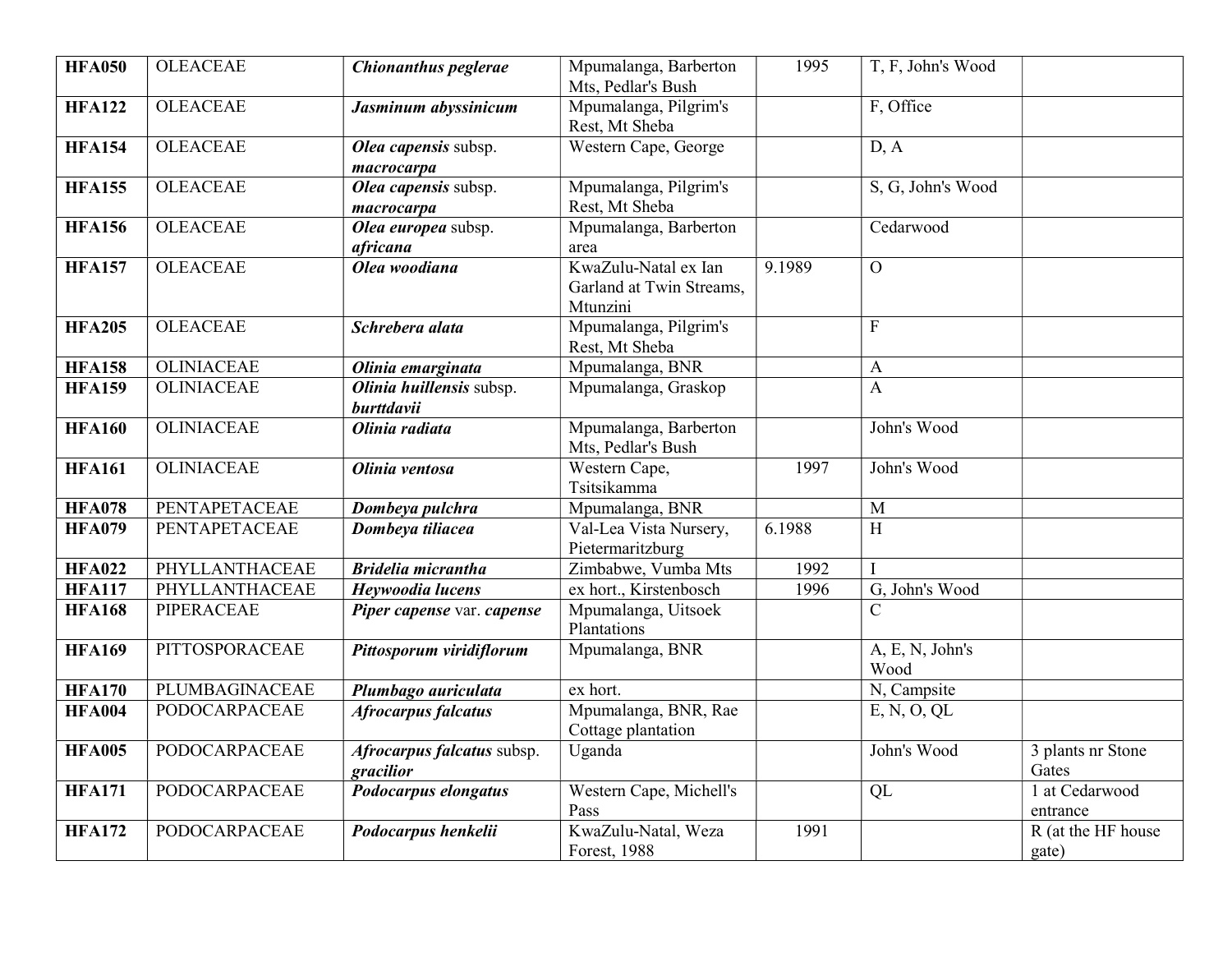| <b>HFA173</b> | <b>PODOCARPACEAE</b>  | Podocarpus henkelii            | ex hort.                  |         | OL                      | seed from Sabie    |
|---------------|-----------------------|--------------------------------|---------------------------|---------|-------------------------|--------------------|
|               |                       |                                |                           |         |                         | Cemetery windbreak |
| <b>HFA174</b> | PODOCARPACEAE         | Podocarpus latifolius          | Mpumalanga, Graskop       |         | John's Wood,            |                    |
|               |                       |                                |                           |         | Cedarwood, QL           |                    |
| <b>HFA175</b> | <b>PODOCARPACEAE</b>  | Podocarpus milanjianus         | Kenya, Mt Kenya           |         | John's Wood,            | 3 in NE corner of  |
|               |                       |                                |                           |         | Cedarwood               | JW                 |
| <b>HFA176</b> | <b>PODOCARPACEAE</b>  | Podocarpus milanjianus         | Malawi, Mt Mulanje ex     |         | John's Wood             | 1 by fence         |
|               |                       |                                | NR Crouch                 |         |                         |                    |
| <b>HFA177</b> | PODOCARPACEAE         | Podocarpus milanjianus         | Zambia, Mwinilunga        |         | John's Wood             | 2 nr Hagenia       |
|               |                       |                                | District, Zambezi Rapids  |         |                         |                    |
| <b>HFA179</b> | POLYGALACEAE          | Polygala myrtifolia            | Kirstenbosch              |         | J, Cedarwood            | now naturalized    |
| <b>HFA094</b> | <b>PROTEACEAE</b>     | Faurea galpinii                | Mpumalanga, BNR           |         | D, Herb. $(2011)$ , I   |                    |
| <b>HFA127</b> | <b>PROTEACEAE</b>     | Leucospermum saxosum           | Mpumalanga, ex MTPA       |         | R.                      | grown from seed at |
|               |                       |                                | garden, Lydenburg         |         |                         | <b>BNR</b>         |
| <b>HFA188</b> | <b>PTAEROXYLACEAE</b> | Ptaeroxylon obliquum           | Gauteng, Pretoria, Dept.  | 3.1990  | $\overline{O}$          | at junction of     |
|               |                       |                                | Nature Conservation       |         |                         | pathways           |
|               |                       |                                | Nursery                   |         |                         |                    |
| <b>HFA189</b> | PTAEROXYLACEAE        | Ptaeroxylon obliquum           | Limpopo, Blouberg         |         | $\Omega$                |                    |
| <b>HFA082</b> | PUTRANJIVACEAE        | Drypetes gerrardii             | Limpopo, The Downs        |         | John's Wood             |                    |
| <b>HFA053</b> | <b>RANUNCULACEAE</b>  | Clematis brachiata             | natural                   |         |                         |                    |
| <b>HFA145</b> | <b>RHAMNACEAE</b>     | Noltea africana                | ex hort., Witkoppen       |         | $\rm H$                 |                    |
|               |                       |                                | <b>Wildflower Nursery</b> |         |                         |                    |
| <b>HFA193</b> | <b>RHAMNACEAE</b>     | <b>Rhamnus</b> prinoides       | natural                   |         | John's Wood,            |                    |
|               |                       |                                |                           |         | Cedarwood               |                    |
| <b>HFA040</b> | <b>RHIZOPHORACEAE</b> | Cassipourea malosana           | Mpumalanga, BNR           |         | D                       |                    |
| <b>HFA110</b> | <b>ROSACEAE</b>       | Hagenia abyssinica             | Malawi, Nyika Plateau     | 2001    | John's Wood             |                    |
| <b>HFA126</b> | <b>ROSACEAE</b>       | Leucosidea sericea             | natural                   |         | John's Wood             |                    |
| <b>HFA182</b> | <b>ROSACEAE</b>       | Prunus africana                | Limpopo, Louis Trichardt  | 2.1989  | E                       |                    |
| <b>HFA183</b> | <b>ROSACEAE</b>       | Prunus africana                | Mpumalanga, BNR           | 1996    | John's Wood,            |                    |
| <b>HFA006</b> | <b>RUBIACEAE</b>      | Alberta magna                  | Mpumalanga, BNR, Rae      |         | Cedarwood               |                    |
|               |                       |                                | Cottage                   |         |                         |                    |
| <b>HFA030</b> | <b>RUBIACEAE</b>      | <b>Burchellia bubalina</b>     | <b>Coromandel Nursery</b> | 12/1989 | Cedarwood; also in      |                    |
|               |                       |                                |                           |         | G ex KZN                |                    |
| <b>HFA037</b> | <b>RUBIACEAE</b>      | Canthium kuntzeanum            | Mpamalanga, BNR           |         | H                       |                    |
| <b>HFA045</b> | <b>RUBIACEAE</b>      | <b>Cephalanthus natalensis</b> | natural                   |         | Cedarwood               |                    |
| <b>HFA103</b> | <b>RUBIACEAE</b>      | Gardenia thunbergia            | ex hort.                  |         | O, D, Cedarwood         |                    |
| <b>HFA124</b> | <b>RUBIACEAE</b>      | Keetia gueinzii                | Mpumalanga, BNR           |         | C, I                    |                    |
| <b>HFA163</b> | <b>RUBIACEAE</b>      | Oxyanthus speciosus            | ex hort.                  |         | $\overline{\mathbf{K}}$ |                    |
| <b>HFA164</b> | <b>RUBIACEAE</b>      | Pavetta barbertonensis         | $\overline{2}$            |         | Cedarwood gate          |                    |
| <b>HFA165</b> | <b>RUBIACEAE</b>      | Pavetta inandensis             | Limpopo, Blouberg         | 1991    | K, E                    |                    |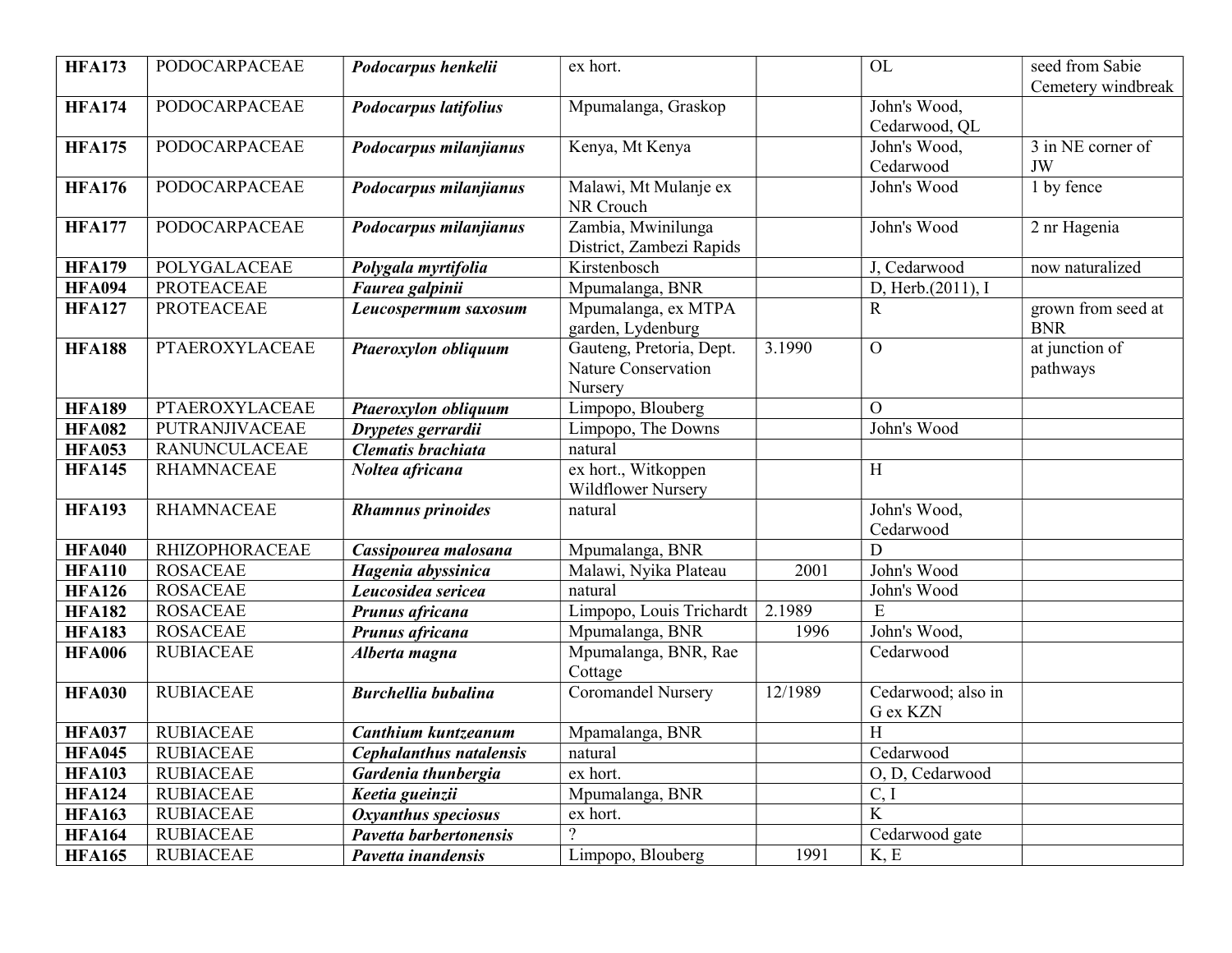| <b>HFA166</b> | <b>RUBIACEAE</b>  | Pavetta kotzei                             | Mpumalanga, Long Tom<br>Pass            | 1988   | J                                 |                                                     |
|---------------|-------------------|--------------------------------------------|-----------------------------------------|--------|-----------------------------------|-----------------------------------------------------|
| <b>HFA167</b> | <b>RUBIACEAE</b>  | Pavetta lanceolata                         | KwaZulu-Natal                           |        |                                   |                                                     |
| <b>HFA185</b> | <b>RUBIACEAE</b>  | Psychotria capensis                        | Mpumalanga, BNR                         |        | John's Wood, I(?)                 |                                                     |
| <b>HFA186</b> | <b>RUBIACEAE</b>  | Psychotria zombamontana                    | Mpumalanga, Graskop                     |        | D, E, Cedarwood                   | regenerating<br>naturally now                       |
| <b>HFA187</b> | <b>RUBIACEAE</b>  | Psydrax obovata subsp.<br>elliptica        | Mpumalanga, BNR                         |        | H, C(?)                           |                                                     |
| <b>HFA198</b> | <b>RUBIACEAE</b>  | Rothmannia capensis                        | Mpumalanga, BNR                         |        | $\mathbf D$                       | transplanted at c. 2<br>m tall                      |
| <b>HFA199</b> | <b>RUBIACEAE</b>  | Rothmannia capensis                        | Mpumalanga, BNR                         |        | E, H, John's Wood,<br>Cedarwood   |                                                     |
| <b>HFA200</b> | <b>RUBIACEAE</b>  | Rothmannia fischeri subsp.<br>fischeri     | ex Neil Fishwick's<br>nursery           |        | E                                 |                                                     |
| <b>HFA201</b> | <b>RUBIACEAE</b>  | Rothmannia globosa                         | KwaZulu-Natal                           |        | I, D, P, Cedarwood                |                                                     |
| <b>HFA202</b> | <b>RUBIACEAE</b>  | Rothmannia manganjae?                      | Malawi, Mt Mulanje                      |        | E                                 | seed collected 1989                                 |
| <b>HFA203</b> | <b>RUBIACEAE</b>  | Rothmannia urcelliformis                   | Zimbabwe, Vumba Mts                     |        | $\overline{G}$                    |                                                     |
| <b>HFA228</b> | <b>RUBIACEAE</b>  | Tricalysia capensis var.<br>transvaalensis | Mpumalanga, Barberton<br>Mountains      |        | D                                 |                                                     |
| <b>HFA229</b> | <b>RUBIACEAE</b>  | Tricalysia lanceolata                      | Mpumalanga, BNR                         |        | D, E                              |                                                     |
| <b>HFA032</b> | <b>RUTACEAE</b>   | Calodendrum capense                        | Mpumalanga, BNR,<br>Concrete Rd         | 1991   | E                                 | another young one<br>near gate in I                 |
| <b>HFA033</b> | <b>RUTACEAE</b>   | Calodendrum capense                        | Coromandel Nursery                      | 4.1988 | H                                 |                                                     |
| <b>HFA052</b> | <b>RUTACEAE</b>   | Clausena anisata var.<br>anisata           | natural                                 |        | O, T, John's Wood                 |                                                     |
| <b>HFA056</b> | <b>RUTACEAE</b>   | Coleonema pulchrum                         | Eastern Cape, Kenton-on-<br>Sea Nursery |        | P, R                              |                                                     |
| <b>HFA162</b> | <b>RUTACEAE</b>   | Oricia bachmannii                          | Malawi, Zomba, ex J.<br>Kluge           | 1997   | John's Wood                       |                                                     |
| <b>HFA235</b> | <b>RUTACEAE</b>   | Vepris lanceolata                          | ex hort.                                | 4.1988 | G or E                            |                                                     |
| <b>HFA241</b> | <b>RUTACEAE</b>   | Zanthoxylum capense                        | Mpumalanga, BNR                         |        | John's Wood                       |                                                     |
| <b>HFA242</b> | <b>RUTACEAE</b>   | Zanthoxylum davyi                          | Mpumalanga, BNR                         |        | D, E                              |                                                     |
| <b>HFA080</b> | <b>SALICACEAE</b> | Dovyalis lucida                            | Mpumalanga, BNR                         |        | H                                 |                                                     |
| <b>HFA118</b> | <b>SALICACEAE</b> | <b>Homalium</b> dentatum                   | ex Dr Tony Jones, White<br>River        |        | I                                 | another in G ex<br>Barberton, planted<br>19.10.1998 |
| <b>HFA206</b> | <b>SALICACEAE</b> | Scolopia mundii                            | Mpumalanga, BNR                         |        | Cedarwood, Herb.,<br>$\mathbf{O}$ |                                                     |
| <b>HFA233</b> | <b>SALICACEAE</b> | Trimeria grandiflora subsp.<br>grandifolia | Mpumalanga, Long Tom<br>Pass            |        | D (4.1988), I, John's<br>Wood     |                                                     |